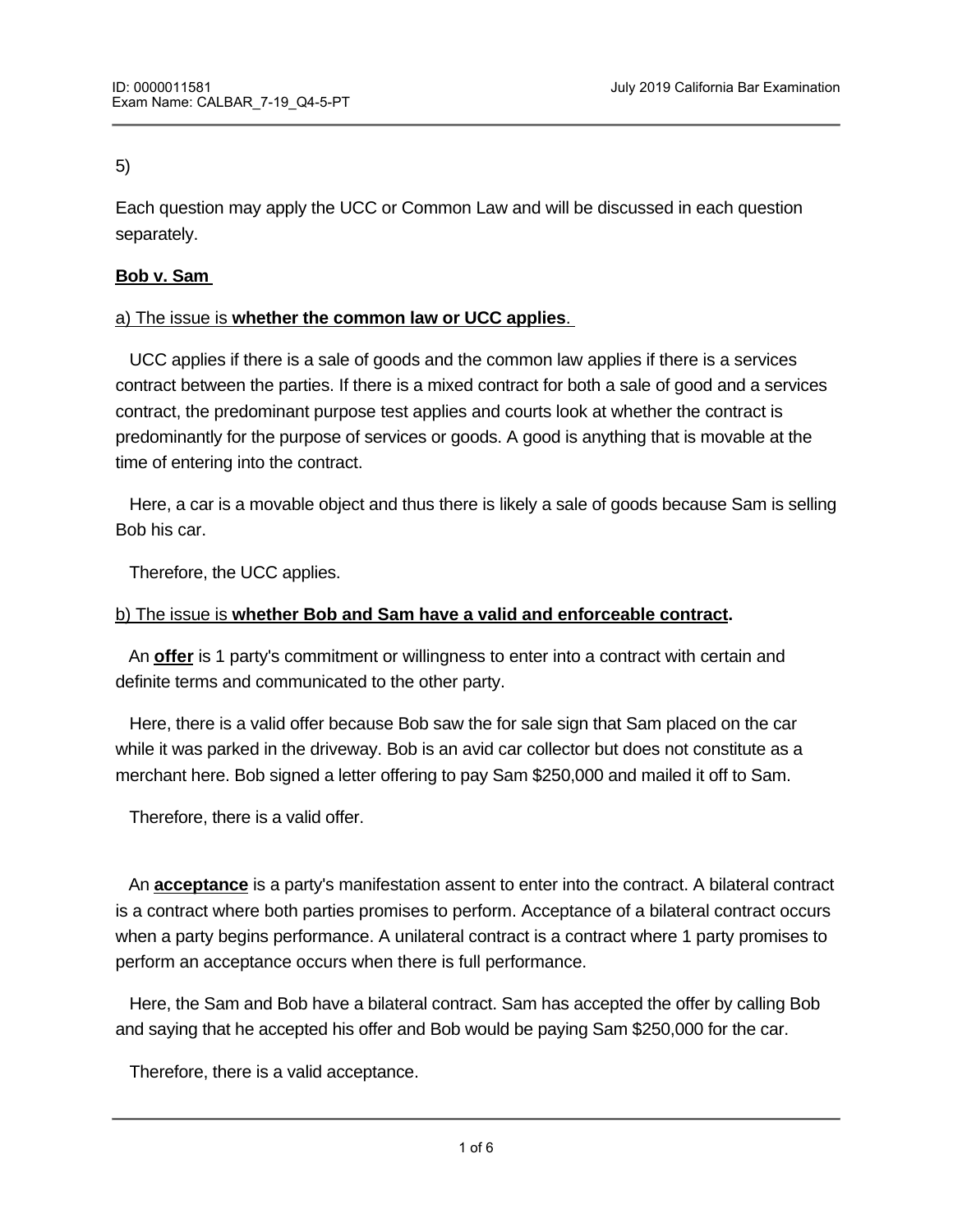**Consideration** is the bargained for legal exchange and the promise must induce the detriment and the detriment must induce the promise.

 Here, there is consideration and a bargained for legal exchange because Sam's promise would be inducing a detriment to Bob because Bob would have to pay \$250,000 and Bob's promise to pay the price induces a detriment to Sam because he would have to give up his car in exchange.

Therefore there is a valid consideration.

Therefore, there is a valid contract between the parties.

c) The issue is whether Bob can sue for any remedies for either a breach of contract or for specific performance of the car.

Parties may only sue for money damages (legal remedies) or specific performance, not both.

**Legal remedies or money damages** requires: 1) foreseeable; 2) causation (But-For test); 3) certainty; and 4) unavoidability. These factors apply to incidental damages, expectation damages, and consequential damages. Punitive damages are not available under Contract law. Incidental Damages are damages that are reasonably expected as a result of the contract, such as keep the property in storage. Expectation damages are damages that makes the plaintiff whole and puts the plaintiff in a position as if the contract had been performed. Consequential Damages are damages that are directly foreseeable as a result of the contract. Nominal Damages are damages awarded to P even though P was slightly or not at all harmed.

 Here, money damages are likely foreseeable, certain, unavoidable, and causation exists. It is foreseeable that Bob would pay the \$250,000 and but for Sam selling the car to Charlie without telling Charlie about their agreement, Sam would have title to the car. Money damages also appear to be unavoidable and certain to allow the court to make Bob whole and in as good a position as if the contract was performed. If the court finds that Charlie has title to the car, however, Sam would likely not recover anything because he and Sam were supposed to meet the next week for payment and title exchange but Sam died the next night in his sleep.

**Specific performance** is a contract equitable remedy. Specific performance requires the parties to have 1) a valid contract; 2) satisfied the conditions of the contract; 3) Inadequate Legal remedy, 4) Mutuality of performance; 5) Feasibility of Enforcement; and 6) No defenses for the Defendant. An inadequate legal remedy applies when the defendant is insolvent, money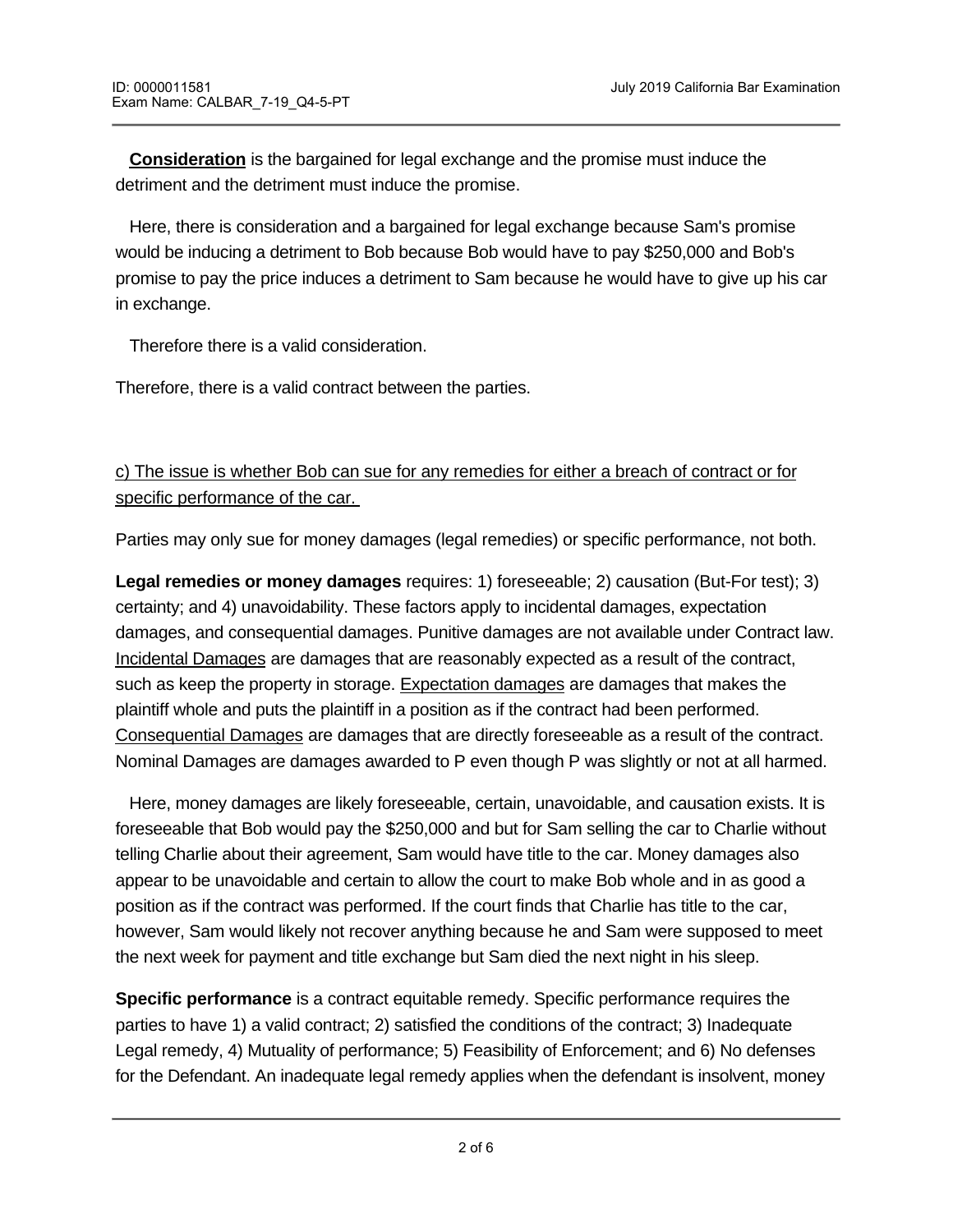damages are too inadequate or speculative, the property is unique, and the plaintiff cannot sue for replevin.

 Here, there is a valid contract between Bob and Sam, and the contract conditions were due to be satisfied the next week. There are no facts to show that Sam is insolvent, however, the car that Sam owns is a classic 1965 Eris Automobile and there are only 500 of these cars that are made. They are considered highly valuable. The parties had a mutuality of performance, and it is feasible to enforce the agreement as the statute of frauds has been satisfied because the parties the parties have a valid written agreement, signed by the party to be charged (Bob), and it contains essentials terms (\$250,000 for the car). There does not appear to be any defenses that Sam or his estate or his nephew could make.

Therefore, Bob should be entitled to specific performance.

# **Charlie v. Sam**

# a) The issue is **whether the common law or UCC applies**.

 UCC applies if there is a sale of goods and the common law applies if there is a services contract between the parties. If there is a mixed contract for both a sale of good and a services contract, the predominant purpose test applies and courts look at whether the contract is predominantly for the purpose of services or goods. A good is anything that is movable at the time of entering into the contract. (Same rule as above).

 Here, a car is a movable object and thus there is likely a sale of goods because Sam is selling Bob his car.

Therefore, the UCC applies.

#### b) The issue is whether Charlie and Sam have a **valid contract.**

 An **advertisement** is usually treated as an invitation for an offer. An **offer** is 1 party's commitment or willingness to enter into a contract with certain and definite terms and communicated to the other party.

 Here, there is an invitation for an offer because Charlie saw Art's advertisement for the car. Charlie had no reason to know that Sam and Art had an agreement that Sam had just terminated. Charlie drove to Sam's house and offered \$300,000 for the car. This is when the offer was made and valid.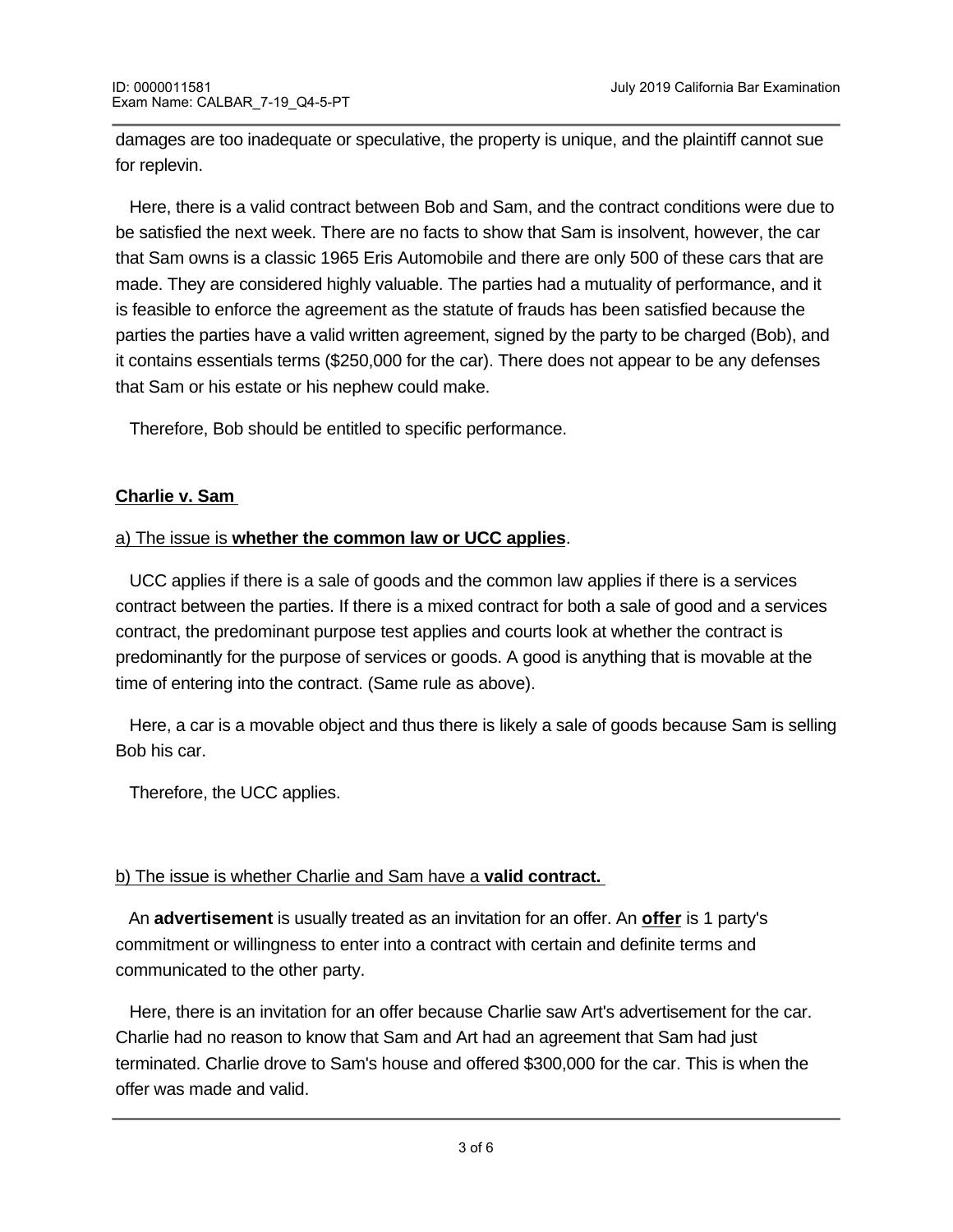Therefore, there is a valid offer.

 An **acceptance** is a party's manifestation assent to enter into the contract. A bilateral contract is a contract where both parties promises to perform. Acceptance of a bilateral contract occurs when a party begins performance. A unilateral contract is a contract where 1 party promises to perform an acceptance occurs when there is full performance. The mailbox rule occurs when a party drops an acceptance in the mail and a party is deemed to have accepted a contract the moment a stamped envelope is placed in the mail. However, the mailbox rule typically only applies with common law, therefore, it does not apply here and does not matter when Sam accepted the contract. Under the UCC, so long as acceptance occurred within a reasonable time, then the offer is deemed accepted.

 Here, the Sam and Charlie have a bilateral contract just like Sam and Bob did. However, Sam said he would "think about it" and did not inform Charlie of the contract he had with Bob. However, when Charlie's contract arrived, Sam signed it, placed a stamped envelope addressed to Charlie and dropped it in the mailbox. If this was a personal services contract, then the mailbox rule would apply and Sam would have been deemed to accept the contract between him and Charlie the moment he dropped the letter in the mail.

Therefore, there is a valid acceptance.

**Consideration** is the bargained for legal exchange and the promise must induce the detriment and the detriment must induce the promise.

 Here, there is consideration and a bargained for legal exchange because Sam's promise would be inducing a detriment to Charlie because Charlie would have to pay \$300,000 and Charlie's promise to pay the price induces a detriment to Sam because he would have to give up his car in exchange.

Therefore there was consideration.

Therefore, there was a valid contract.

#### c) Remedies

 The same remedies that apply to Bob apply to Charlie with both legal remedies (money damages) or specific performance.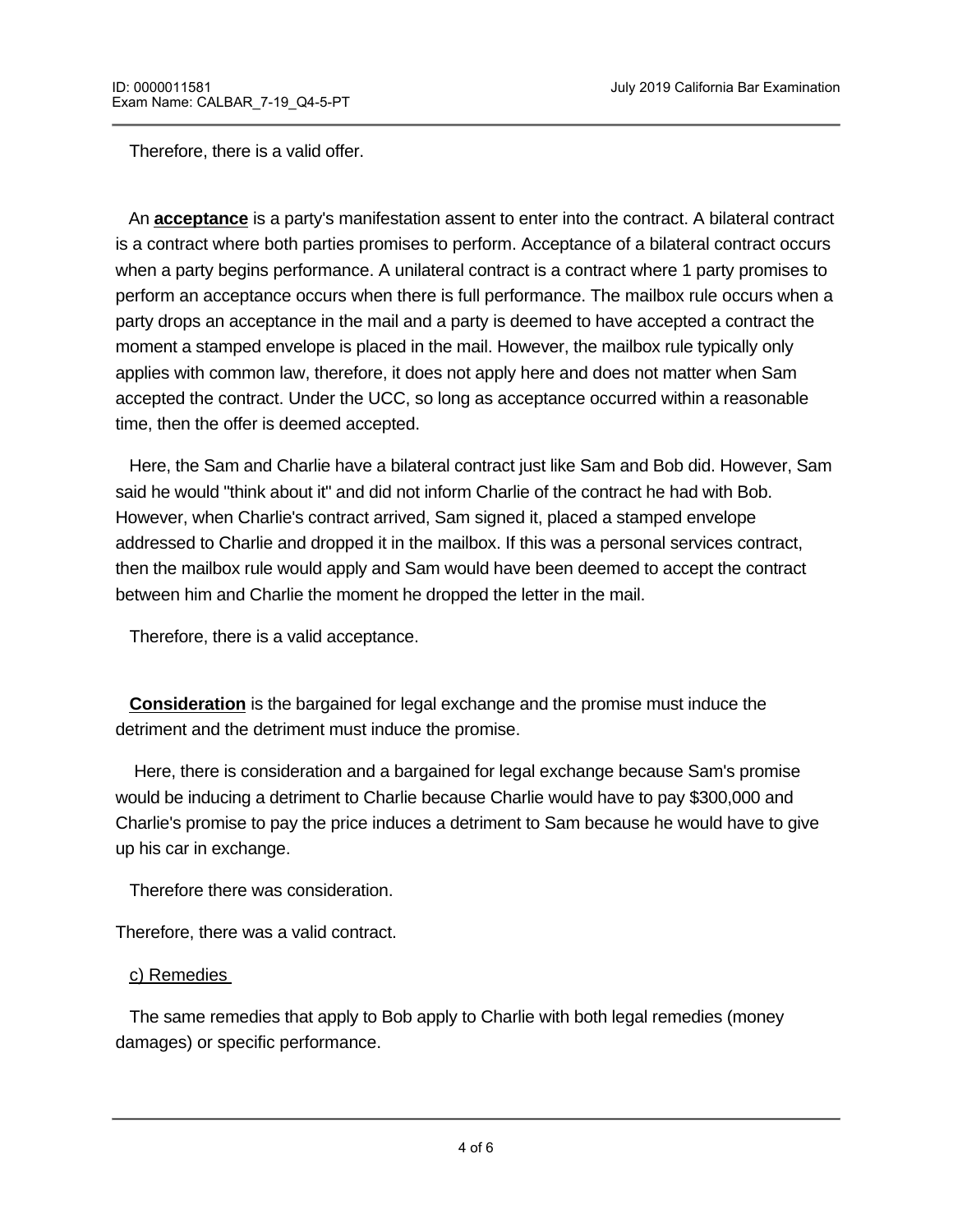### **Art v. Sam**

### a) The issue is **whether Common law or the UCC applies.**

 The UCC applies if there is a sale of goods and the common law applies if there is a services contract between the parties. If there is a mixed contract for both a sale of good and a services contract, the predominant purpose test applies and courts look at whether the contract is predominantly for the purpose of services or goods.

 Here, there is likely a mixed contract as there is a service to be performed by Art to sell the car, and the goods being sold is the car. However, the contract states "Art will serve as Sam's exclusive agent in selling his Eris Car. Upon successful sale, Art will earn a commission equal to 10% of the sale price." This contract although involves one for the sale of a goods, a car, it is predominantly for the purpose of Art acting as Sam's exclusive agent to sell the car for him.

Therefore, this is a services contract and the common law applies.

# b) The issue is whether Sam repudiated the contract.

Anticipatory Repudiation occurs when a party unequivocally expresses to the other party that he/she is revoking or cancelling the contract before performance is due. However, once the party has begun performance, a contract cannot be revoked. In addition, if there is a condition precedent, a contract will be deemed complete and satisfied upon meeting the condition.

Here, Sam called Art and said he was terminating their agreement. There are no facts to show that Sam failed to unequivocally revoke his the contract. The parties have a bilateral contract, therefore, upon Art beginning performance, the contract has been accepted and may not be revoked. The condition here that Art must meet is successfully selling the car in order to earn his 10% commission. Art will argue that because Sam repudiated after he began performance, he should still be entitled to 10% of the sale price (\$300,000) because of the sale to Charlie.

Therefore, there is an invalid repudiation because Art began performance.

#### **c) Remedies for Art**

The issue is whether Art has any remedies to claim is 10% commission under the alleged contract.

repudiation and urge performance, and accept the repudiation and sue for performance.

When a party repudiates a contract, the non-repudiating party may treat the contract as a total repudiation and sue immediately, treat the contract as a breach and wait to sue, ignore the